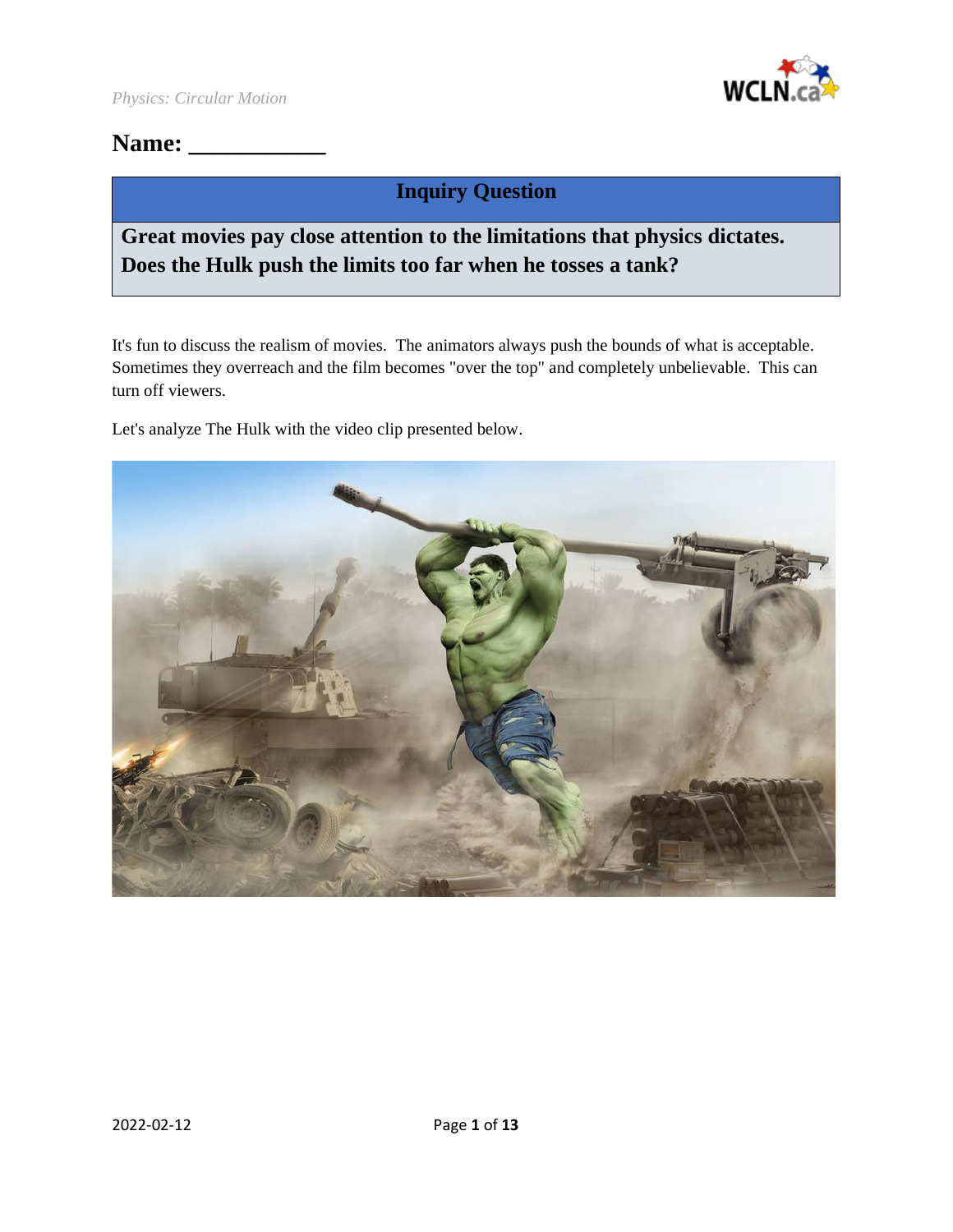

### **Instructions**

Using a pencil, answer the following questions. The lab is marked based on clarity of responses, completeness, neatness, and accuracy. Do your best! Please ensure that any data measured (or recorded) includes the appropriate number of significant digits (only one uncertain digit).

This activity is divided into three sections:

- Core this first section explores only the basic "core" ideas involved in understanding. Students must demonstrate a sound understand with all of their answers in this section BEFORE attempting the next section.
- Mastery Your instructor will NOT review this section if the Core section above shows any misconceptions. In this section students will make predictions and apply the concepts and ideas learned above. For complete mastery it is expected that data collection and scientific procedures will be as accurate as possible. All work shown should be clear with any units included. Answers should be rounded off to the correct number of significant figures based on the data collected.
- Ace Once again, your instructor will only look at this section provided he/she is confident that the above Mastery criteria has been met. In this section students will demonstrate a deeper understanding of the concepts through error analysis, experimental design etc. Physics concepts from other units already covered will often be required here.

## **Software Instructions:**

Open the pdf instructions file and download the *Tracker* software from the link below. Video tutorials on the use of Tracker are included. See Kinematics Free-Fall instructions below for additional support if you need to.

## **Click here for additional [pdf Instructions](https://wcln.ca/_LOR/projects/ph/Instructions/Kinematics_Free-Fall_Lab_Instructions.pdf)**

## **[Tracker Software \(click to install\)](https://physlets.org/tracker/)**

To get you started quickly we have also created **video instructions**. You may need the .*pdf* above as well for lab-specific data analysis instructions. Follow the links below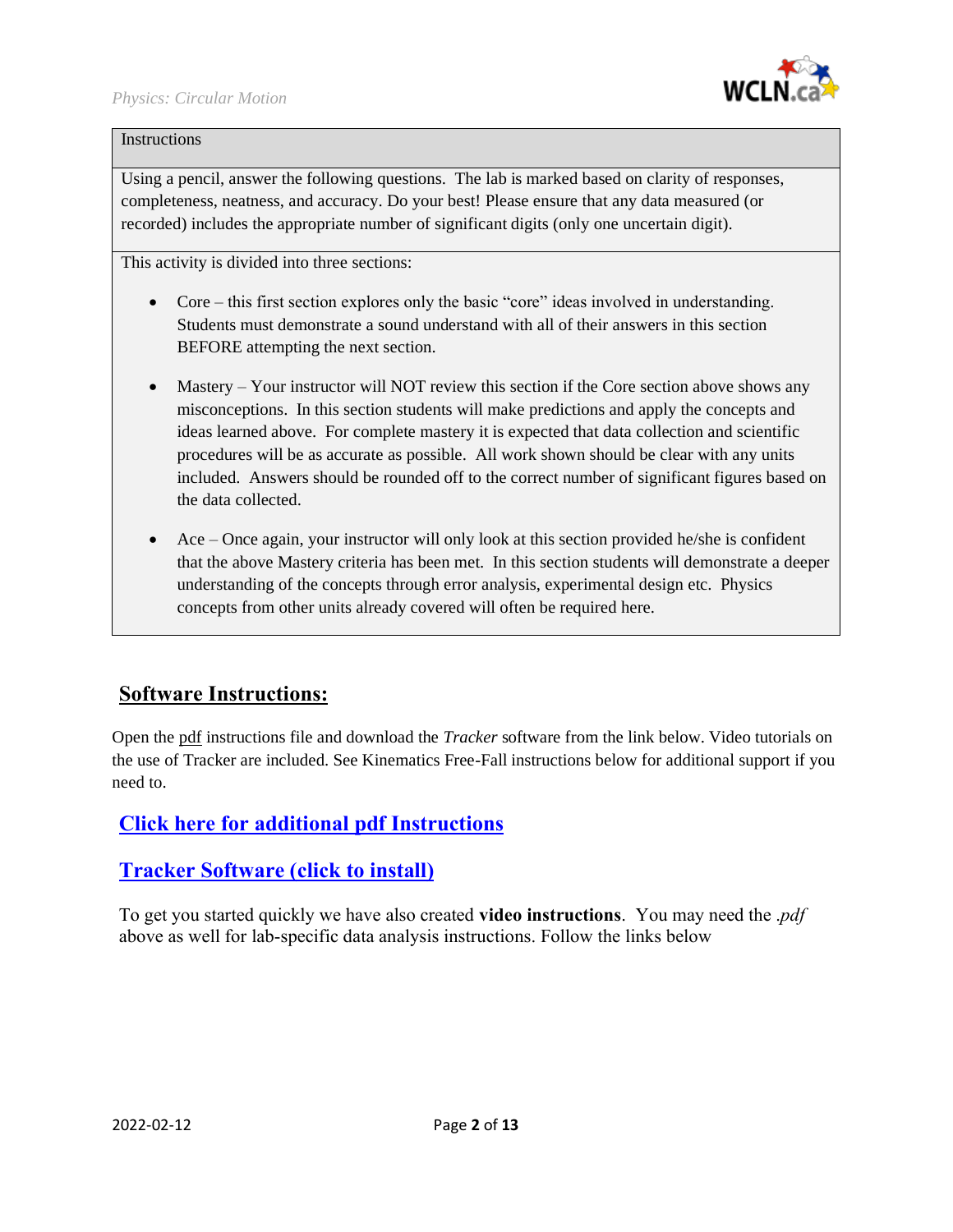

### *Physics: Circular Motion*

For an easy way to take distance, time, and angle measurements use the *Tracker* software to analyze videos (or photos). Watch the video below for a quick tutorial.

### <https://www.youtube.com/watch?v=JHzAnPnACKI&feature=youtu.be>



## *Background*

In the lucrative world of movie making scientists are often hired as consultants to ensure that the special effects remain realistic and accurate to please today's knowledgeable and demanding audiences.

You are to analyze the blockbuster movie "The Hulk". Your task is to view and analyze scenes from this movie and determine if the Physics depicted is accurate.

All of the necessary footage can be downloaded directly off of the Physics site. You may also download the "Tracker" software and use its many features to improve the accuracy of your data and estimates. With or without the software you will be required to provide sources for any estimates made. Have fun and don't be surprised if your answers seem ridiculous. It is Hollywood after all.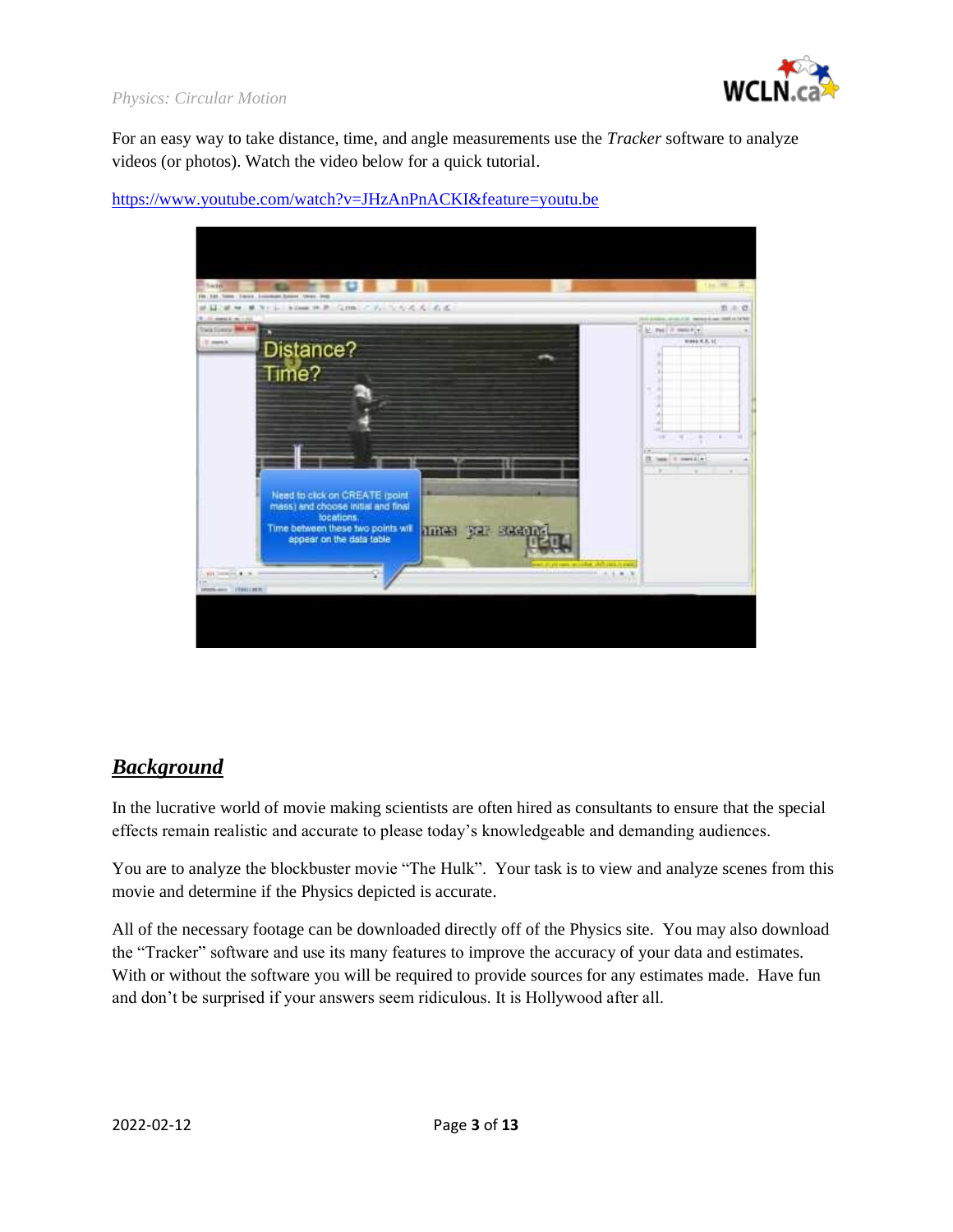

*Physics: Circular Motion*

# **View the Hulk video for analysis…**

[Click here for the video showing the Hulk.](https://wcln.ca/_LOR/projects/ph/VIDEO_SAMPLES/WCLN-Hulk.mp4)



Your video should look like the one below



Having successfully "TRACKED" your tank using the software as described in the instructions, it's now time to begin our analysis.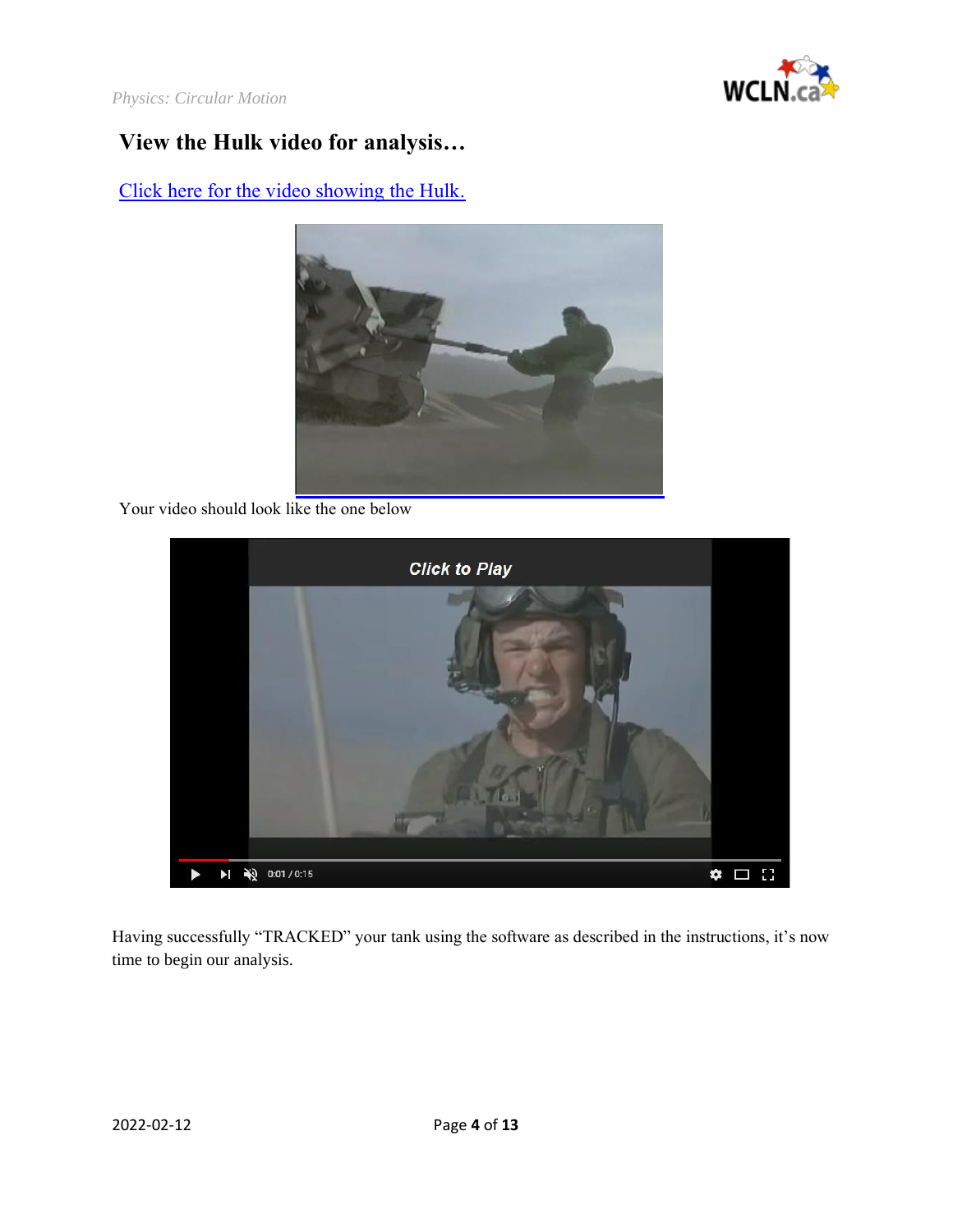

# *Part 1: Core*

## *Movie: The Hulk*

Download the Hulk video provided and make sure that you have an appropriate player to view the video in. If you use *Tracker* you will have to **scale the video** to some known dimension (like the length of the tank?). Ideally you will need to be able to take measurements of various lengths and times involved. If you plot points on *Tracker* it will give you time values that may be useful.

### *Procedure:*

Draw a simple free-body diagram show a side view of the Hulk and the revolving tank. Label all of the forces acting on both the Hulk and the tank.

*Free Body Diagram –Hulk and Tank*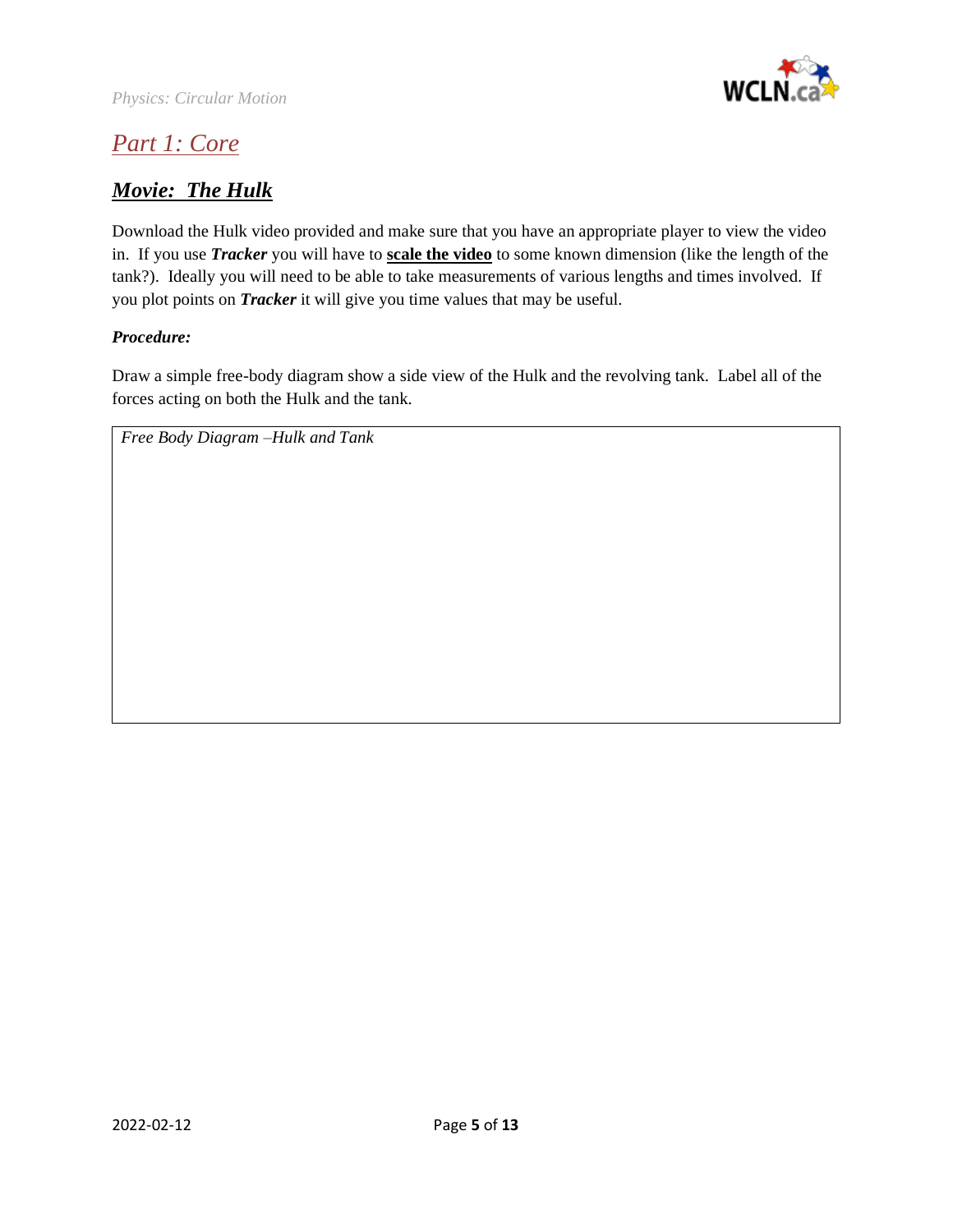

### *The Tank:*

The tank is revolving about a point (the Hulk) and must adhere to the laws of circular motion. Isolate the tank below. Sketch the free body diagram for the tank only and label the direction of the tank's acceleration. Determine the *Equation of Motion* for the tank.

1. There are two equations we use to determine the centripetal acceleration, *ac*:

| Equation 1:     | Equation 2:      |
|-----------------|------------------|
| 12 <sup>4</sup> | $4\pi^2r$        |
| $a_c$           | $=\frac{1}{T^2}$ |
| $\sim$          | $u_c$            |

a. If we wish to determine  $a_c$  using the videos provided, which formula is more useful? Write your new equation of motion below with the appropriate version of *ac*.

|            | b. Justify your choice $a_c$ above. |              |  |
|------------|-------------------------------------|--------------|--|
|            |                                     |              |  |
| 2022-02-12 |                                     | Page 6 of 13 |  |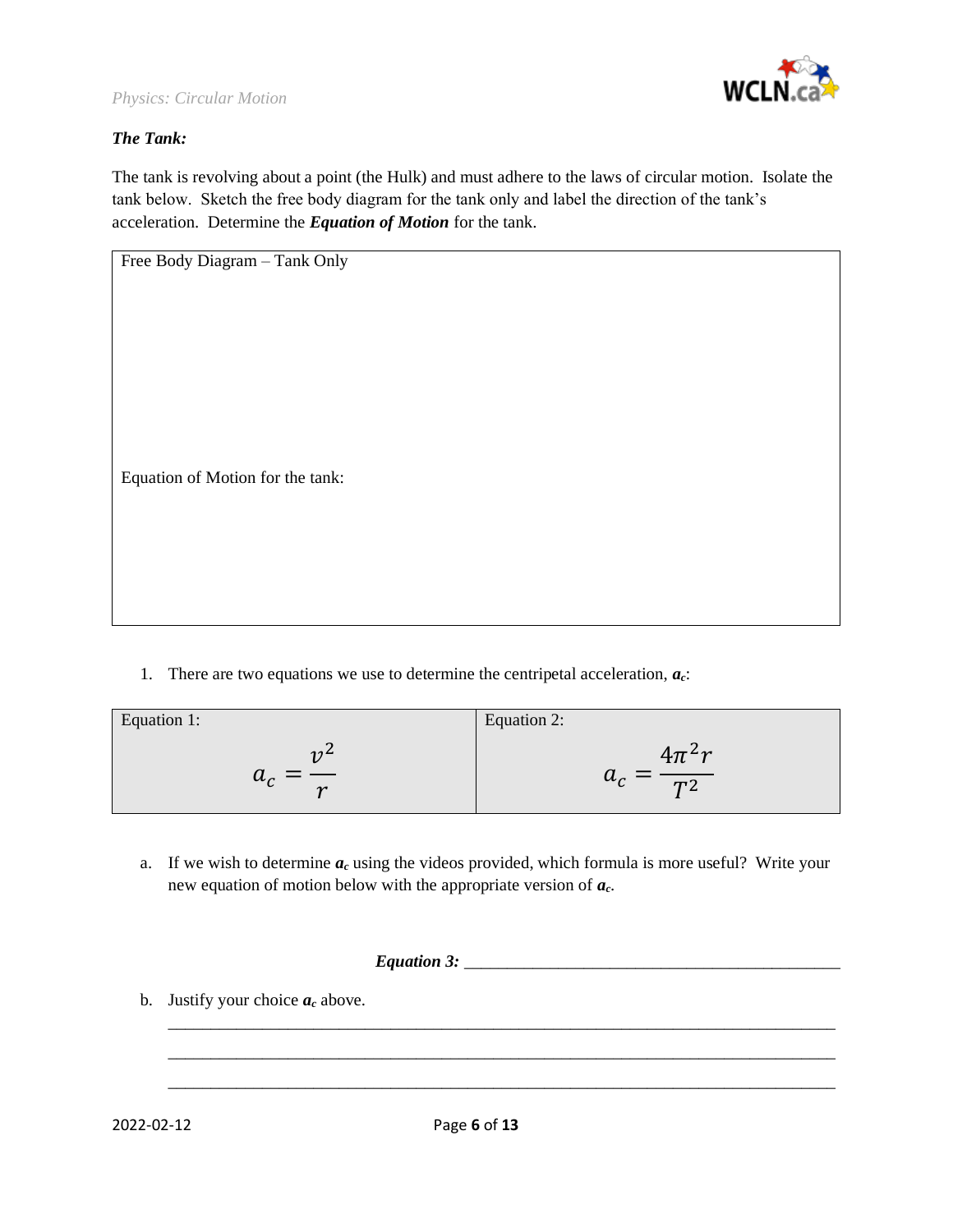

*2.* Both equations require a value for the radius of the circle, *r*. Use the picture below to help estimate what this radius is. *Hint: In Physics we always measure all distances to the centre of mass of the accelerating object.*



- 3. Label the radius, *r*, directly onto the diagram above.
- 4. Create a table to record all of your data collected. Be sure to reference videos used and websites or sources of measurements used. Estimate the amount of error in each recorded measurement. The first row has been completed as a sample (assuming you need the mass of the tank). Add to the list as needed.

| Measurement    | Value with error<br>$(\pm)$                                                                     | Method Used            | Source                                  |
|----------------|-------------------------------------------------------------------------------------------------|------------------------|-----------------------------------------|
| Abrams M1 tank | $(60 \pm 5)$ metric                                                                             | <b>Internet search</b> | https://en.wikipedia.org/wiki/M1_Abrams |
| mass, m        | tonnes.<br>Note: ±5kg because<br>we were given<br>masses of various<br>models on the<br>website |                        |                                         |
|                |                                                                                                 |                        |                                         |
|                |                                                                                                 |                        |                                         |
|                |                                                                                                 |                        |                                         |
|                |                                                                                                 |                        |                                         |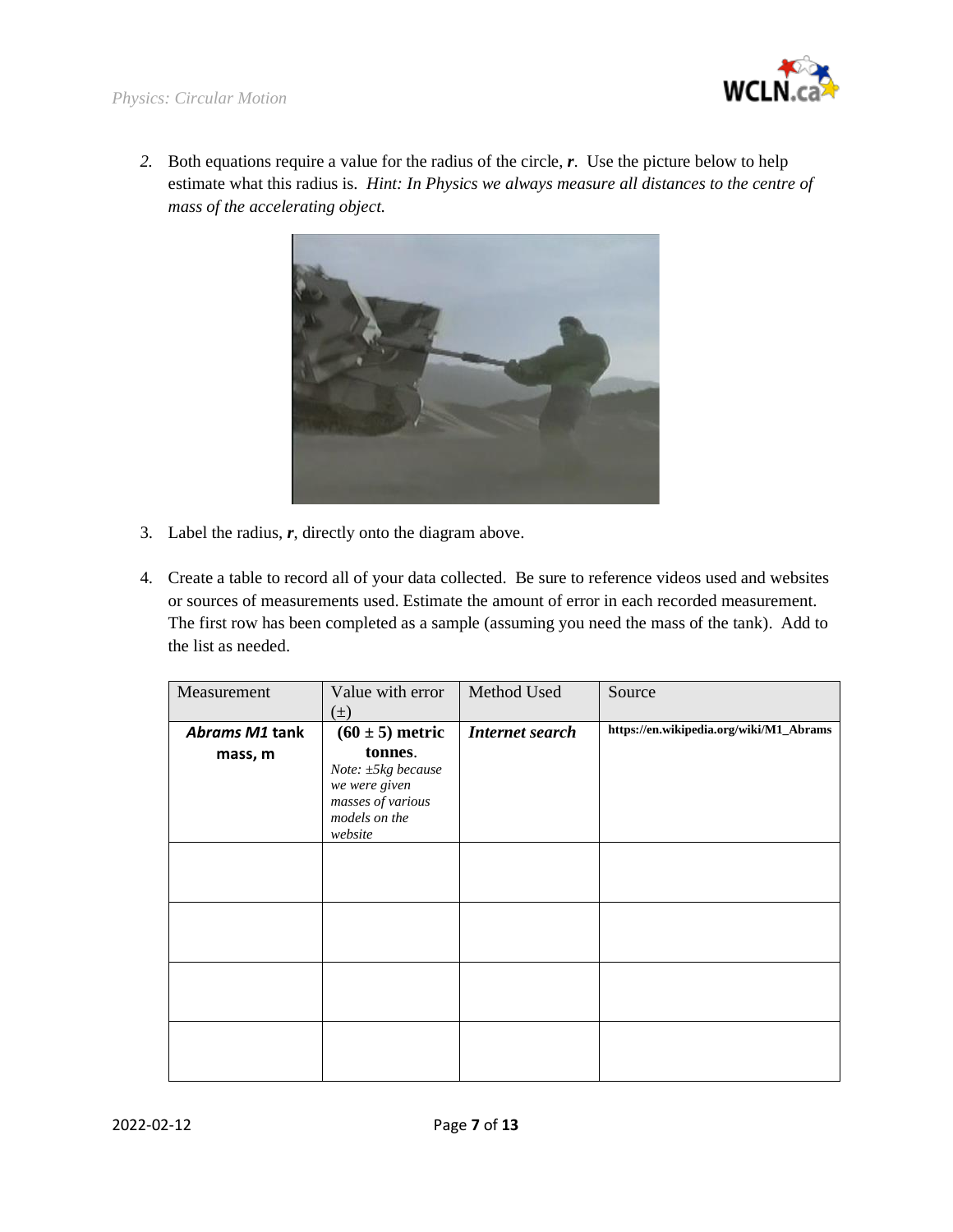### *Physics: Circular Motion*



You should see from your first free body diagram that the Hulk is being pulled towards the tank by a force **equal and opposite** to the force pulling the tank towards the Hulk. Your goal is to **determine the magnitude of this force** using your equation of motion *(Equation 3*) along with any measurements estimated.

Make sure that any variables used are also labeled directly onto your above diagrams. Be sure to include all appropriate units.

| Variables (define):   Equation (Solve for "Inward Force" acting on the tank) |
|------------------------------------------------------------------------------|
|                                                                              |
|                                                                              |
|                                                                              |
|                                                                              |
|                                                                              |
|                                                                              |
|                                                                              |
|                                                                              |
|                                                                              |
|                                                                              |
|                                                                              |

#### *The Hulk:*

Now let's look at the Hulk. We can consider the Hulk to be at the centre of the circle. Since  $r = 0$  for the Hulk we can assume that his centripetal acceleration is zero and he is in equilibrium. Draw the forces acting on the Hulk when he is at the centre of the circle. Remember, he is not accelerating so there must be some force balancing the outward force provided from the whirling tank. What force is this? \_\_\_\_\_\_\_\_\_\_\_\_ *(Hint: you may have to research any useful coefficients).*

Determine his equations of motion to satisfy his equilibrium condition both vertically and horizontally.

| Free Body Diagram: Hulk | Horizontal Equation of Motion: |
|-------------------------|--------------------------------|
|                         |                                |
|                         |                                |
|                         |                                |
|                         |                                |
|                         | Vertical Equation of Motion:   |
|                         |                                |
|                         |                                |
|                         |                                |
|                         |                                |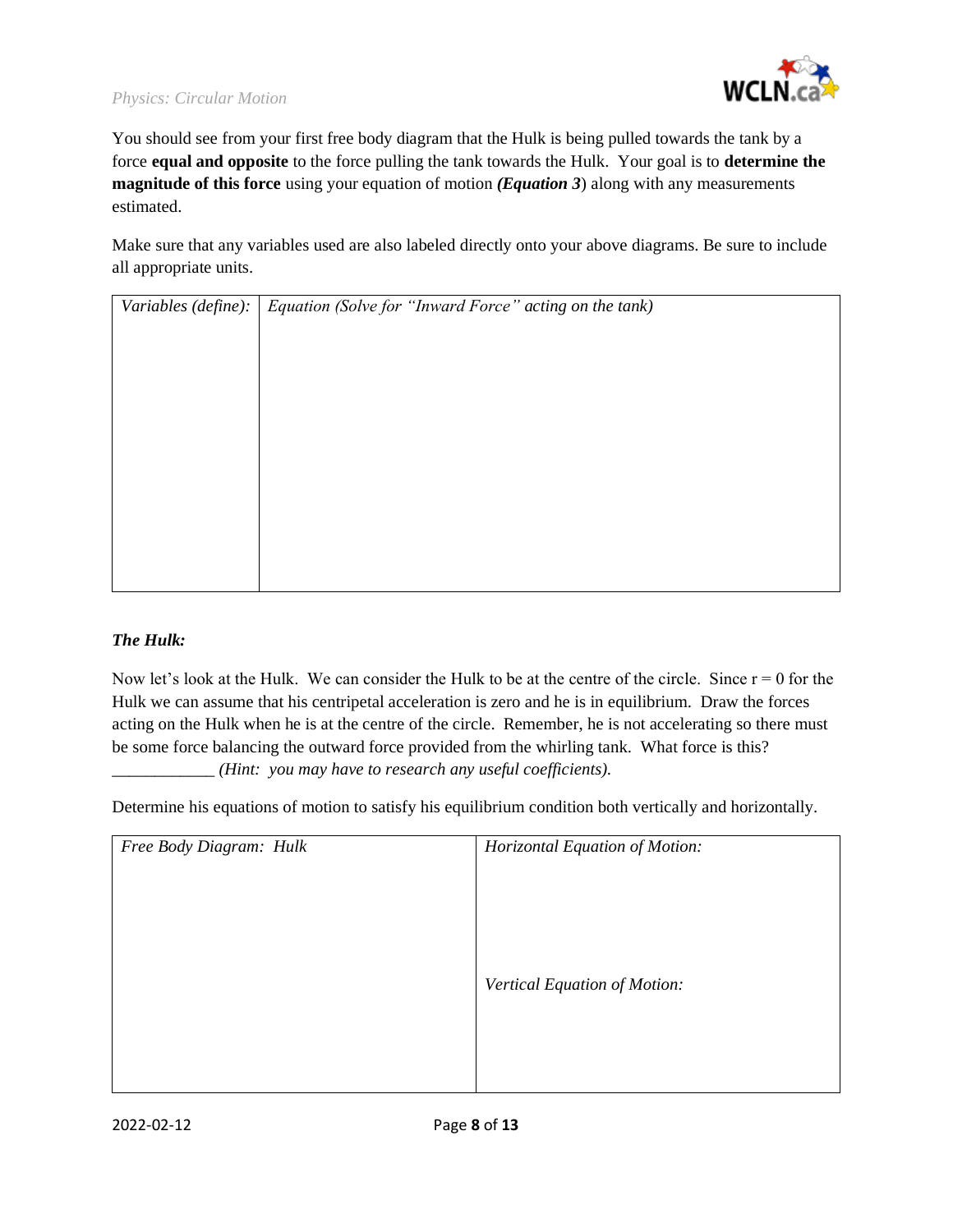

- 5. The **Normal Force** between the Hulk and the ground **(increases/decreases)** as a result of lifting the tank. **Circle** your choice and consider this fact when solving below.
- 6. Solve for the mass of the Hulk using your equations of motion above. Once again label all variables used directly onto your diagram and provide sources for any estimates utilized.

| Variables (define): | Equation (Solve for mass of Hulk) |
|---------------------|-----------------------------------|
|                     |                                   |
|                     |                                   |
|                     |                                   |
|                     |                                   |
|                     |                                   |
|                     |                                   |
|                     |                                   |
|                     | Hulk's Mass:                      |
|                     |                                   |

**Conclusion:** Comment of your value of the Hulk's mass and discuss the accuracy of your estimate. What were the major assumptions that contributed to errors in your calculations?

\_\_\_\_\_\_\_\_\_\_\_\_\_\_\_\_\_\_\_\_\_\_\_\_\_\_\_\_\_\_\_\_\_\_\_\_\_\_\_\_\_\_\_\_\_\_\_\_\_\_\_\_\_\_\_\_\_\_\_\_\_\_\_\_\_\_\_\_\_\_\_\_\_\_\_\_\_\_\_\_\_\_\_\_\_ \_\_\_\_\_\_\_\_\_\_\_\_\_\_\_\_\_\_\_\_\_\_\_\_\_\_\_\_\_\_\_\_\_\_\_\_\_\_\_\_\_\_\_\_\_\_\_\_\_\_\_\_\_\_\_\_\_\_\_\_\_\_\_\_\_\_\_\_\_\_\_\_\_\_\_\_\_\_\_\_\_\_\_\_\_ \_\_\_\_\_\_\_\_\_\_\_\_\_\_\_\_\_\_\_\_\_\_\_\_\_\_\_\_\_\_\_\_\_\_\_\_\_\_\_\_\_\_\_\_\_\_\_\_\_\_\_\_\_\_\_\_\_\_\_\_\_\_\_\_\_\_\_\_\_\_\_\_\_\_\_\_\_\_\_\_\_\_\_\_\_ \_\_\_\_\_\_\_\_\_\_\_\_\_\_\_\_\_\_\_\_\_\_\_\_\_\_\_\_\_\_\_\_\_\_\_\_\_\_\_\_\_\_\_\_\_\_\_\_\_\_\_\_\_\_\_\_\_\_\_\_\_\_\_\_\_\_\_\_\_\_\_\_\_\_\_\_\_\_\_\_\_\_\_\_\_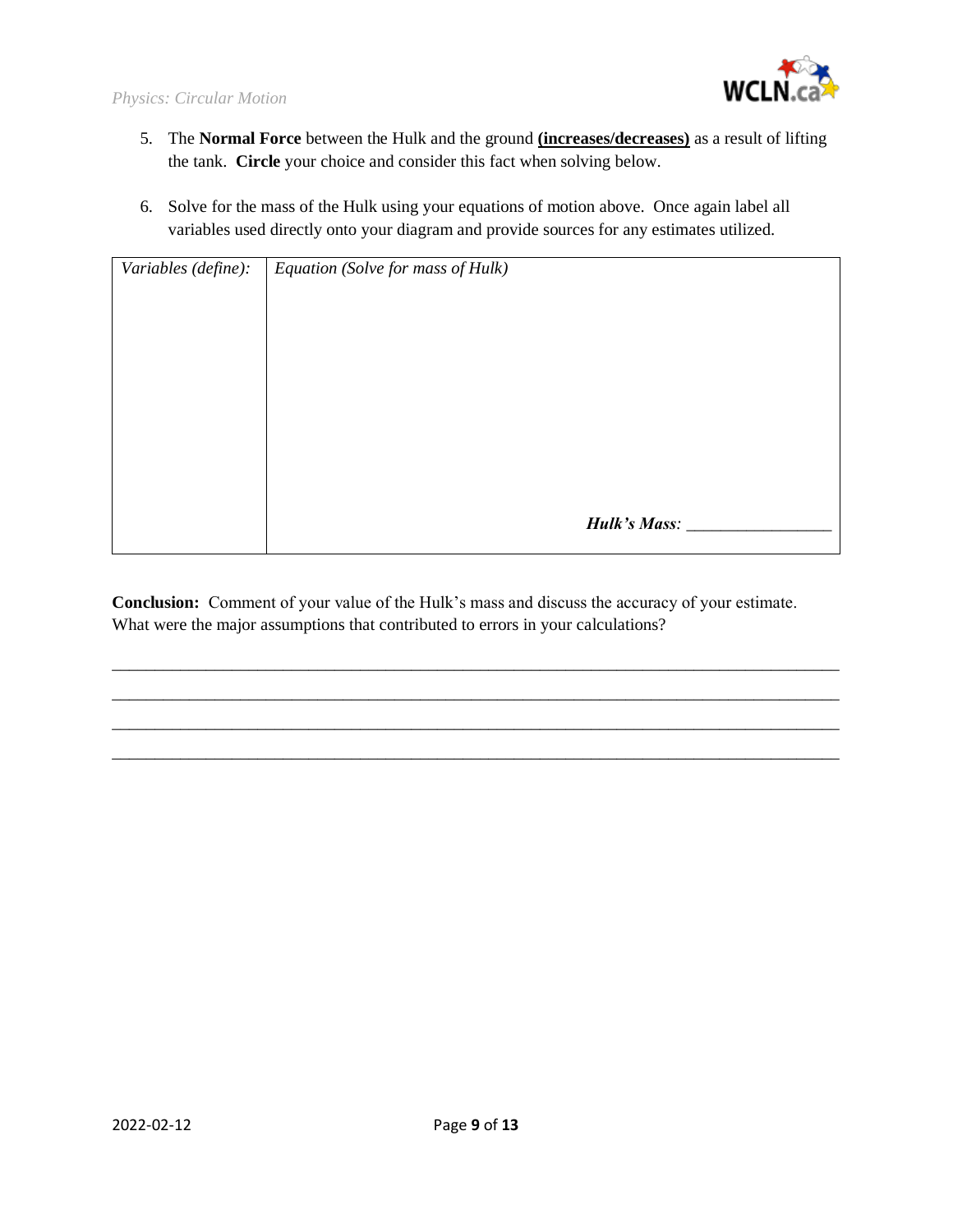

# *Part 2: Mastery*

1. Using your original data, determine the launch velocity of the tank assuming **uniform circular motion.**

Launch velocity (uniform assumption), *vuniform* = \_\_\_\_\_\_\_\_\_\_\_\_\_\_\_\_\_\_\_ m/s

2. Using your answer above, determine the maximum range that the hulk could throw this tank. Show all work below:



*3.* Discuss some possible forces unaccounted for when we determined the Hulk's mass. Describe how the addition of these forces would affect the mass calculated. *Hint: Consider the Hulk's feet interacting with the sand.*

\_\_\_\_\_\_\_\_\_\_\_\_\_\_\_\_\_\_\_\_\_\_\_\_\_\_\_\_\_\_\_\_\_\_\_\_\_\_\_\_\_\_\_\_\_\_\_\_\_\_\_\_\_\_\_\_\_\_\_\_\_\_\_\_\_\_\_\_\_\_\_\_\_\_\_\_\_\_ \_\_\_\_\_\_\_\_\_\_\_\_\_\_\_\_\_\_\_\_\_\_\_\_\_\_\_\_\_\_\_\_\_\_\_\_\_\_\_\_\_\_\_\_\_\_\_\_\_\_\_\_\_\_\_\_\_\_\_\_\_\_\_\_\_\_\_\_\_\_\_\_\_\_\_\_\_\_ \_\_\_\_\_\_\_\_\_\_\_\_\_\_\_\_\_\_\_\_\_\_\_\_\_\_\_\_\_\_\_\_\_\_\_\_\_\_\_\_\_\_\_\_\_\_\_\_\_\_\_\_\_\_\_\_\_\_\_\_\_\_\_\_\_\_\_\_\_\_\_\_\_\_\_\_\_\_ \_\_\_\_\_\_\_\_\_\_\_\_\_\_\_\_\_\_\_\_\_\_\_\_\_\_\_\_\_\_\_\_\_\_\_\_\_\_\_\_\_\_\_\_\_\_\_\_\_\_\_\_\_\_\_\_\_\_\_\_\_\_\_\_\_\_\_\_\_\_\_\_\_\_\_\_\_\_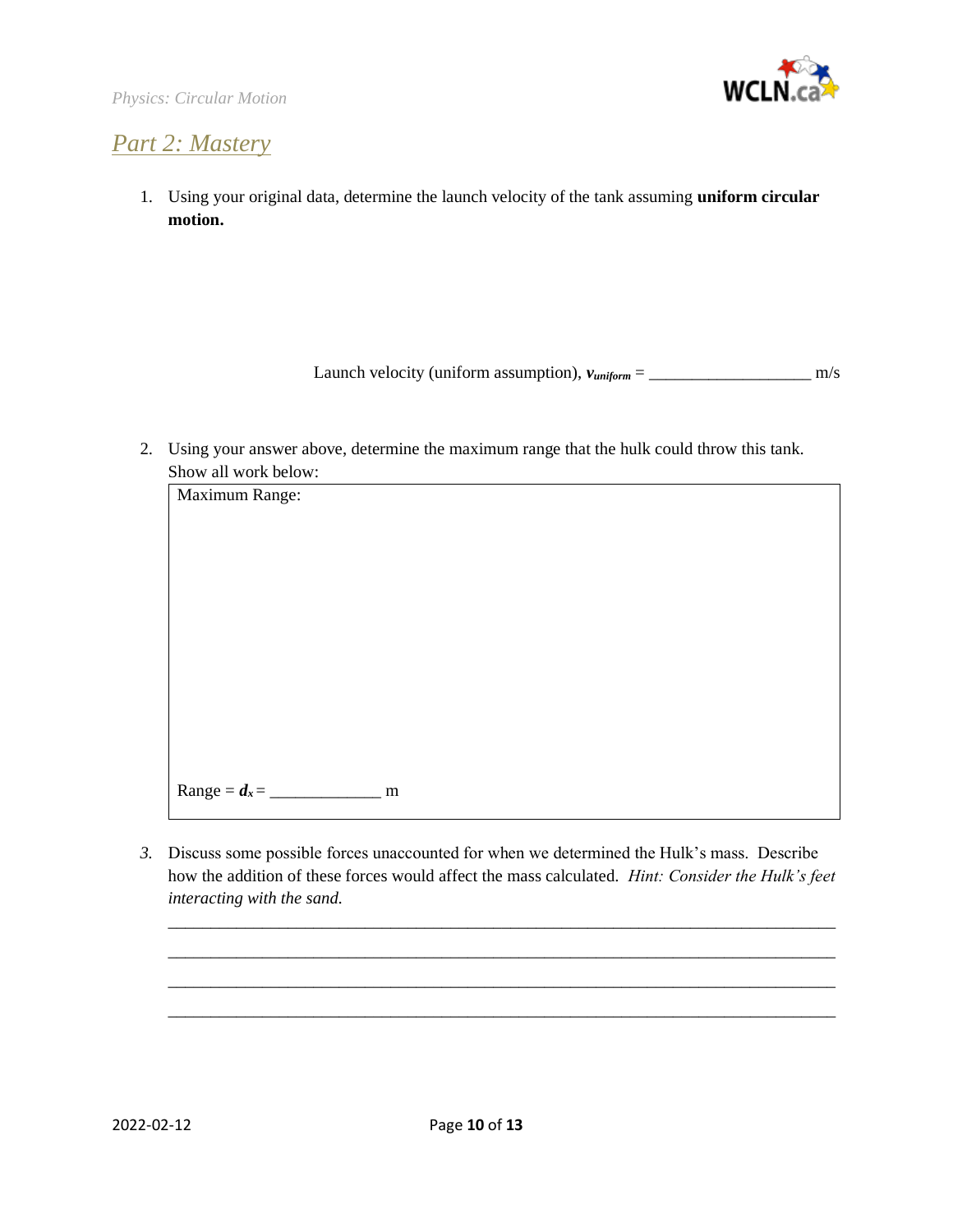

4. Discuss a more realistic outcome for the tank that might occur as the Hulk grabbed it, and then started spinning it.

\_\_\_\_\_\_\_\_\_\_\_\_\_\_\_\_\_\_\_\_\_\_\_\_\_\_\_\_\_\_\_\_\_\_\_\_\_\_\_\_\_\_\_\_\_\_\_\_\_\_\_\_\_\_\_\_\_\_\_\_\_\_\_\_\_\_\_\_\_\_\_\_\_\_\_\_\_\_ \_\_\_\_\_\_\_\_\_\_\_\_\_\_\_\_\_\_\_\_\_\_\_\_\_\_\_\_\_\_\_\_\_\_\_\_\_\_\_\_\_\_\_\_\_\_\_\_\_\_\_\_\_\_\_\_\_\_\_\_\_\_\_\_\_\_\_\_\_\_\_\_\_\_\_\_\_\_ \_\_\_\_\_\_\_\_\_\_\_\_\_\_\_\_\_\_\_\_\_\_\_\_\_\_\_\_\_\_\_\_\_\_\_\_\_\_\_\_\_\_\_\_\_\_\_\_\_\_\_\_\_\_\_\_\_\_\_\_\_\_\_\_\_\_\_\_\_\_\_\_\_\_\_\_\_\_

5. How many "g's" would soldiers in the tank experience as a result of this centripetal acceleration? *(note: an acceleration of 9.8 m/s<sup>2</sup> would be 1g, while an acceleration of 19.6 m/s<sup>2</sup> would be 2g's)*  Show all work below:

 $g_{soldier} = \_$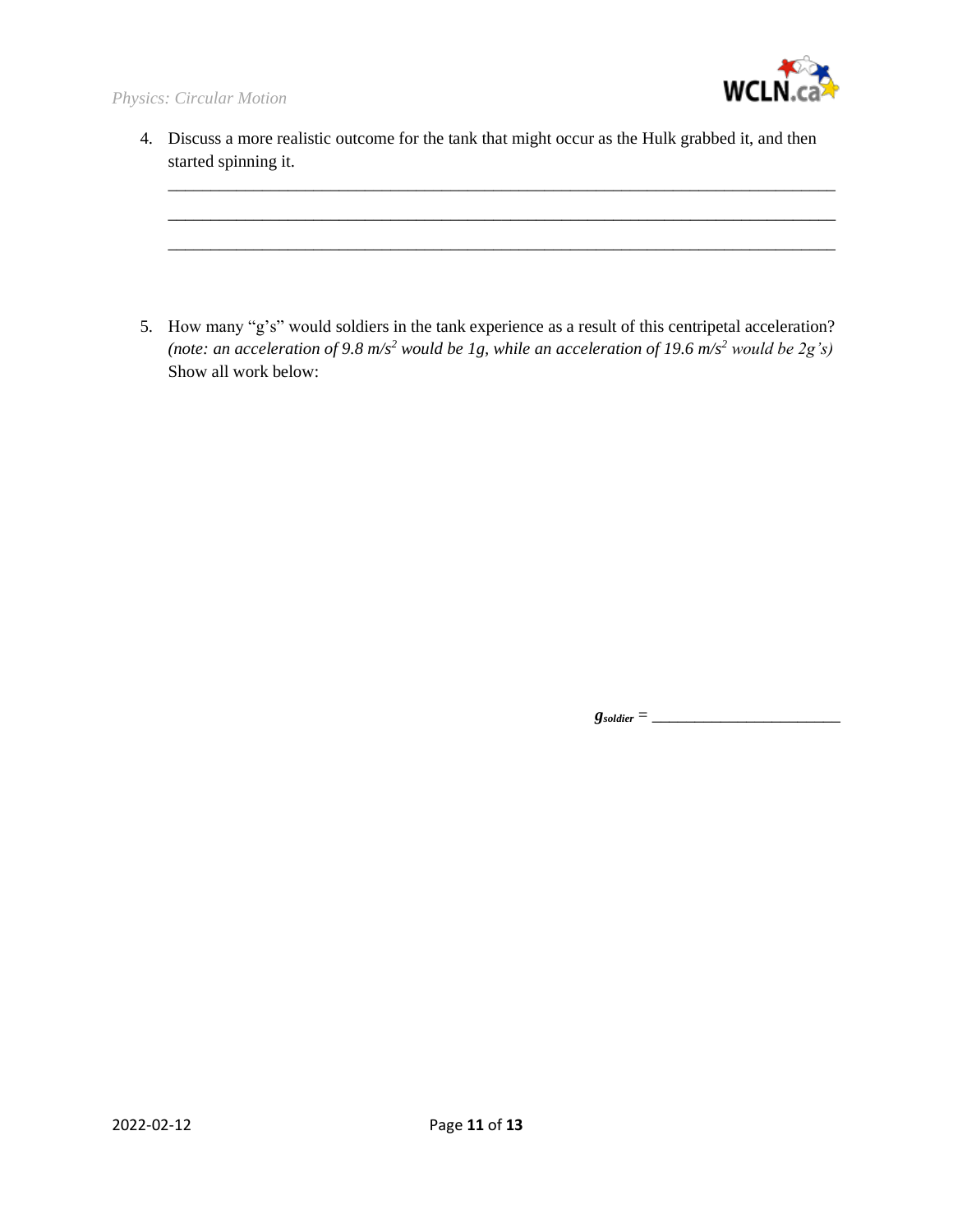

## *Part 3: Ace*

*1.* Determine the absolute error  $(\pm)$  for the mass, *m*, you calculated for the Hulk. You will have to first determine the absolute error in the Inward Force that acts between the tank and the Hulk. Show all work below:

*(Hint: the simplest way might be to calculate twice; once using all of your smallest estimates for measurements (i.e. The tank's smallest possible mass would be 60-5 = 55 metric tonnes), and once using your maximum values (the tank's maximum mass would be 60+5 = 65 metric tonnes). Then determine how far each is from your "best estimate")*

*Inward Force absolute error:*

*Hulk's mass absolute error:*